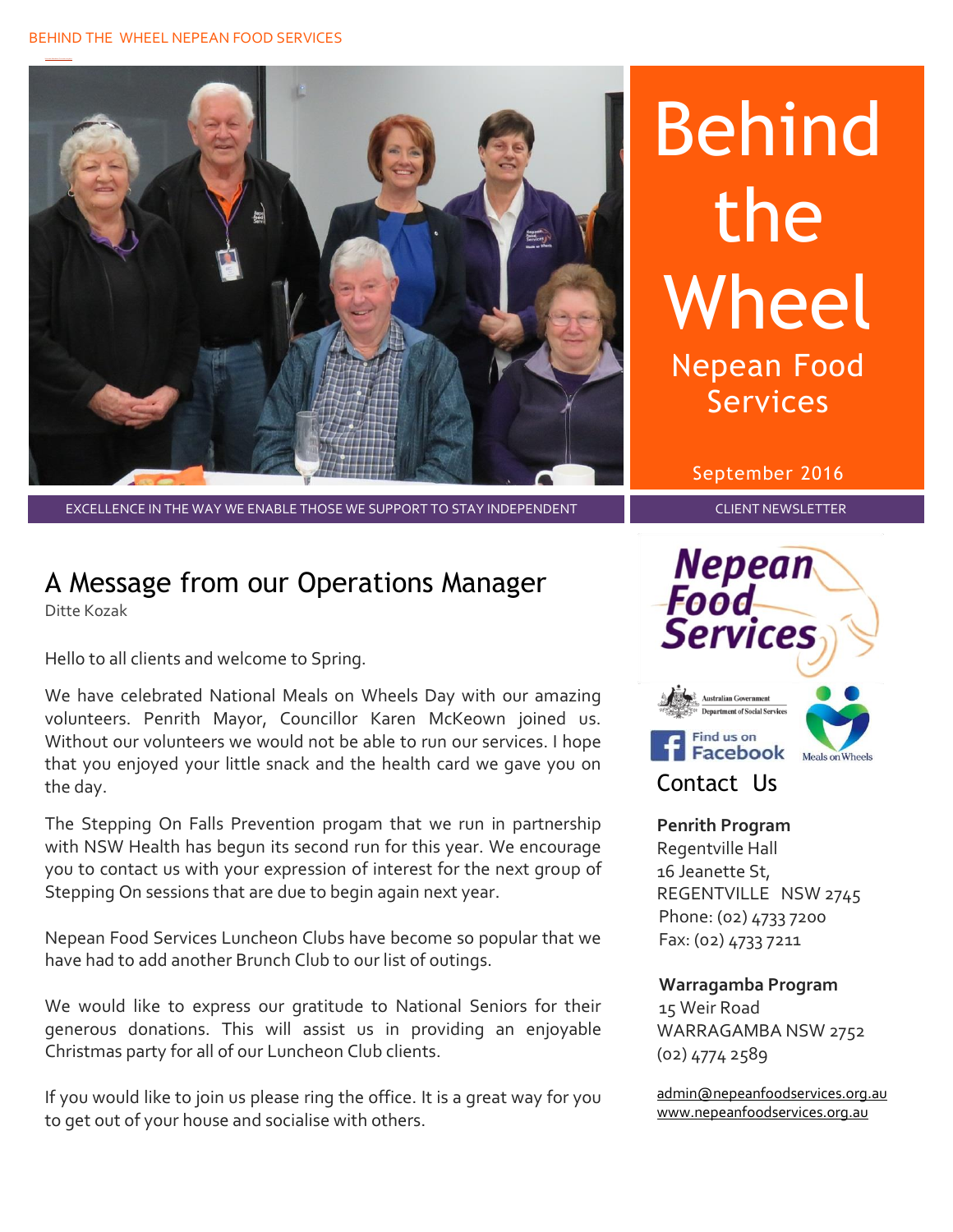

#### **Support for ex – Service People**

The Penrith RSL sub-branch is dedicated to looking after the needs of current and ex-service personnel and their families. For urgent psychological advice please contact the VVCS Hotline on 1800 011 046. For all Welfare/Pensions matters under the VEA, SRCA or MRCA provisions contact the sub-branch administration on (02) 4728 5225 or email [subbranch@penrithrsl.com.au](mailto:subbranch@penrithrsl.com.au) to make an appointment.

The sub Branch Welfare Officer is John Fenton (TIP 3 Advocate). He can be contacted via email at [johnf@penrithrsl.com.au](mailto:johnf@penrithrsl.com.au)



If you have a problem you can't resolve with your energy or water supplier. Call EWON on 1800 246 545 or visit ewon.com.au



### **Is it time to Upgrade your TV or Fridge?**

The State Government are offering discounts for residents to upgrade their old TVs and fridges to more efficient models.

#### *Conditions apply. To be eligible you must meet the following conditions:*

- Be a NSW resident
- Hold one of the following valid concession cards: Pensioner Concession Card, Health Care Card or Low Income Health Care Card from Centrelink, Veterans' Affairs Gold Card
- Own a fridge six years old, or older, and want to replace it OR
- Own a plasma or cathode ray tube (CRT) television and want to replace it
- More details can be found on the website

**Energy & Water** 

**Ombudsman NSW** Free, fair and independent

[www.environment.nsw.gov.au/households/appliance-replacement-offer.htmN](http://www.environment.nsw.gov.au/households/appliance-replacement-offer.htm)eed more help?

Call The Good Guys on 1300 601 795

The Peppercorn Home and Garden Maintenance Service is a service supported by funding from the Australian Government under the Commonwealth Home Support Program (CHSP) and the NSW Government under the Community Care Support Program (CCSP). The service aims to support older people and younger people with a disability to maintain their independence and enable them to remain living in their own homes. Please call 4577 9975 for more information.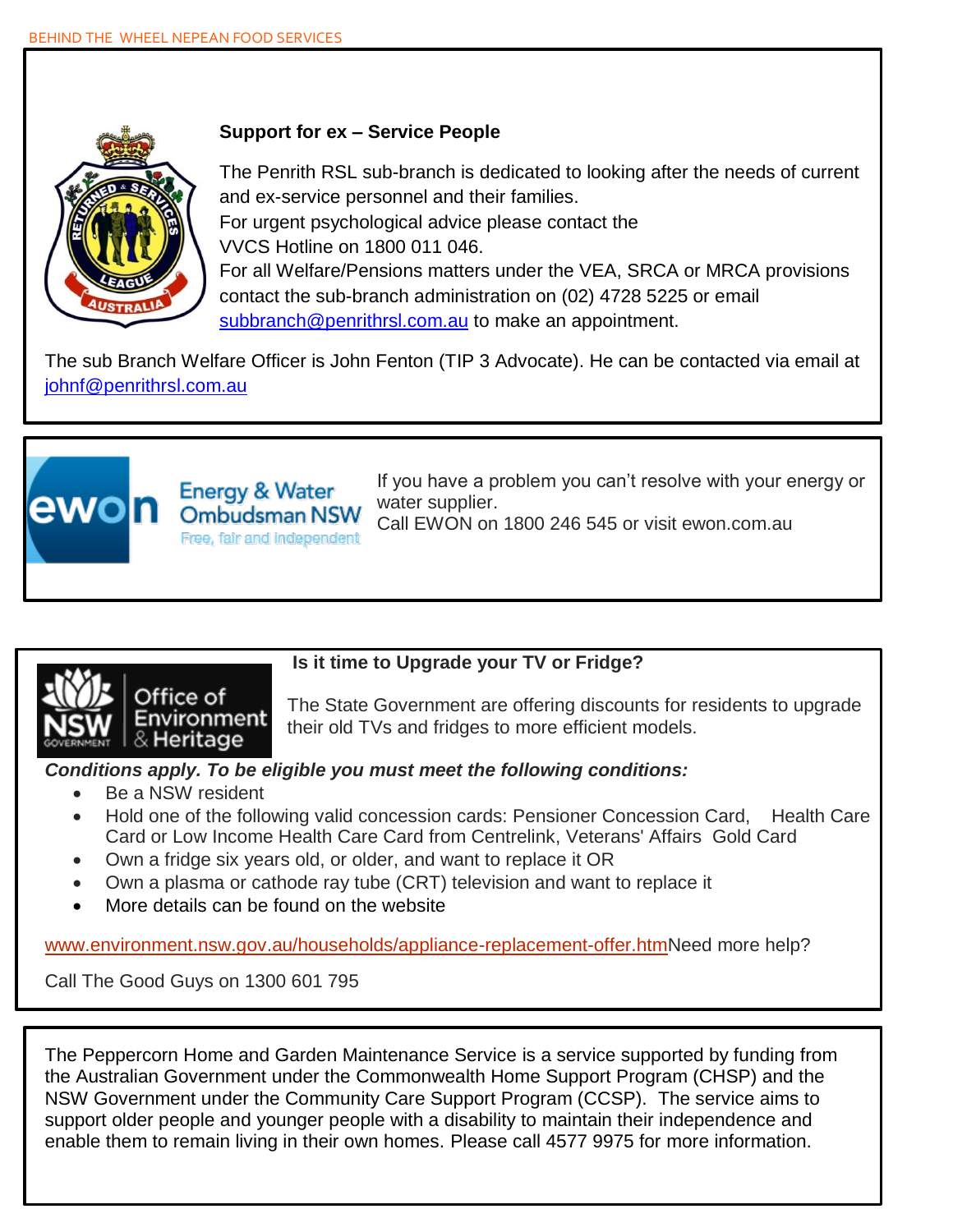#### **Penrith City Council Rewards Nepean Food Services for Excellent Food Safety**



Nepean Food Services was presented with a certificate for a 5 star rating in NSW Food Authority's Scores on Doors program.

The 'Scores on Doors' Program is part of the Food Regulation Partnership between the NSW Food Authority and local government, and has already been implemented by 53 Councils across NSW.

The Program has a star rating system which rewards food businesses operating at a high standard and encourages all food businesses to raise or maintain their standards. Penrith Mayor Councillor Karen McKeown said 'Scores on Doors' is a positive way for local food businesses to promote themselves.

At Nepean Food Services we are confident in providing our community with nutritious, delicious and hygienically safe meals through our well established Meals on Wheels service.

#### **What Are Seniors Worth?**

Remember, old folks are worth a fortune with silver in their hair, gold in their

teeth and stones in their kidneys, lead in their feet and gas in their stomachs.

I, for one, have become a frivolous old girl in my ageing years.

I am seeing five men every day. As soon as I wake up, Will Power helps me out of bed, then I go to see John. Next it's time for Uncle Toby to come along followed by Billy Tea.

They leave me with Arthur Ritis for the rest of the day. He does not like to stay in one place for very long and takes me from joint to joint.

After such a busy day I'm really tired and glad to go to bed with Johnny Walker.

What a life. Oh! I forgot to tell I am also flirting with Al Zimer.

P.S. The Preacher called last week. He said that at my age I should be thinking of the hereafter. I told him "Oh! I do that all the time. No matter where I am, in the kitchen or in the parlour or in the basement, I ask myself: *What am I here after*?"

*Fun little article from a magazine shared by Nepean Food Services Volunteer Cliff Bryan*

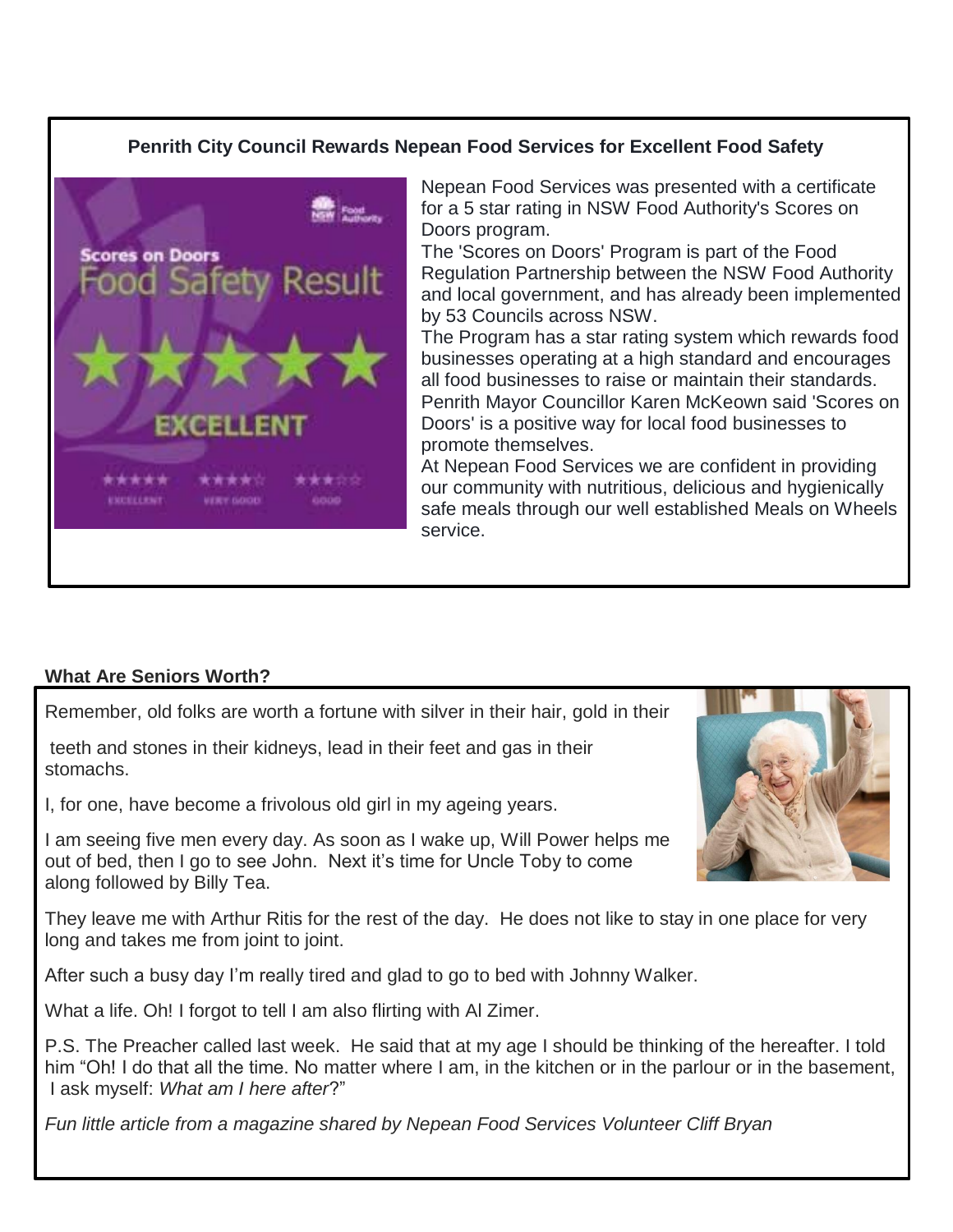#### **Feedback & Complaints**

### **We encourage you to advise Nepean Food Services of any suggestions or complaints you have about our service.**

· Report issues or complaints to a staff member or volunteer.

- · Complaints will be documented on the NFS Feedback Form.
- · If the Administrator cannot resolve your complaint, the

Manager will respond to your complaint within 24 hours.

If all of these steps fail, then you may forward unresolved complaints to:

| The Chairperson,            | The Aged Care Complaints Scheme           |
|-----------------------------|-------------------------------------------|
| <b>Nepean Food Services</b> | <b>Aust Department of Social Services</b> |
| <b>Regentville Hall</b>     | <b>GPO Box 9848</b>                       |
| <b>16 Jeanette Street</b>   | Sydney 2001                               |
| Regentville. 2745           | Phone: 1800 550 552                       |
| Phone: 4733 7200            |                                           |

Email: admin@nepeanfoodservices.org.au

## **NSW OMBUDSMAN**

## **Telephone contact: 02 9286 1000 or 1800 451 524 or TTY 02 9264 8050**

The Ombudsman's Office handles complaints about a range of services and providers including public sector agencies and community services.

Complaint handling work is aimed at exposing and eliminating conduct that is illegal, unreasonable, unjust or oppressive, improperly discriminatory, based on improper or irrelevant grounds, based on a mistake of law or fact, or otherwise wrong.

### **Farewell Matthew and Loren**

Nepean Food Services recently said farewell to bus driver Matthew who had been picking up our Penrith Luncheon Club clients each Thursday since 2002.

We also said farewell to Penrith Luncheon Club Volunteer Loren who has assisted us for 19 years and is known for her friendly smile and caring attitude.



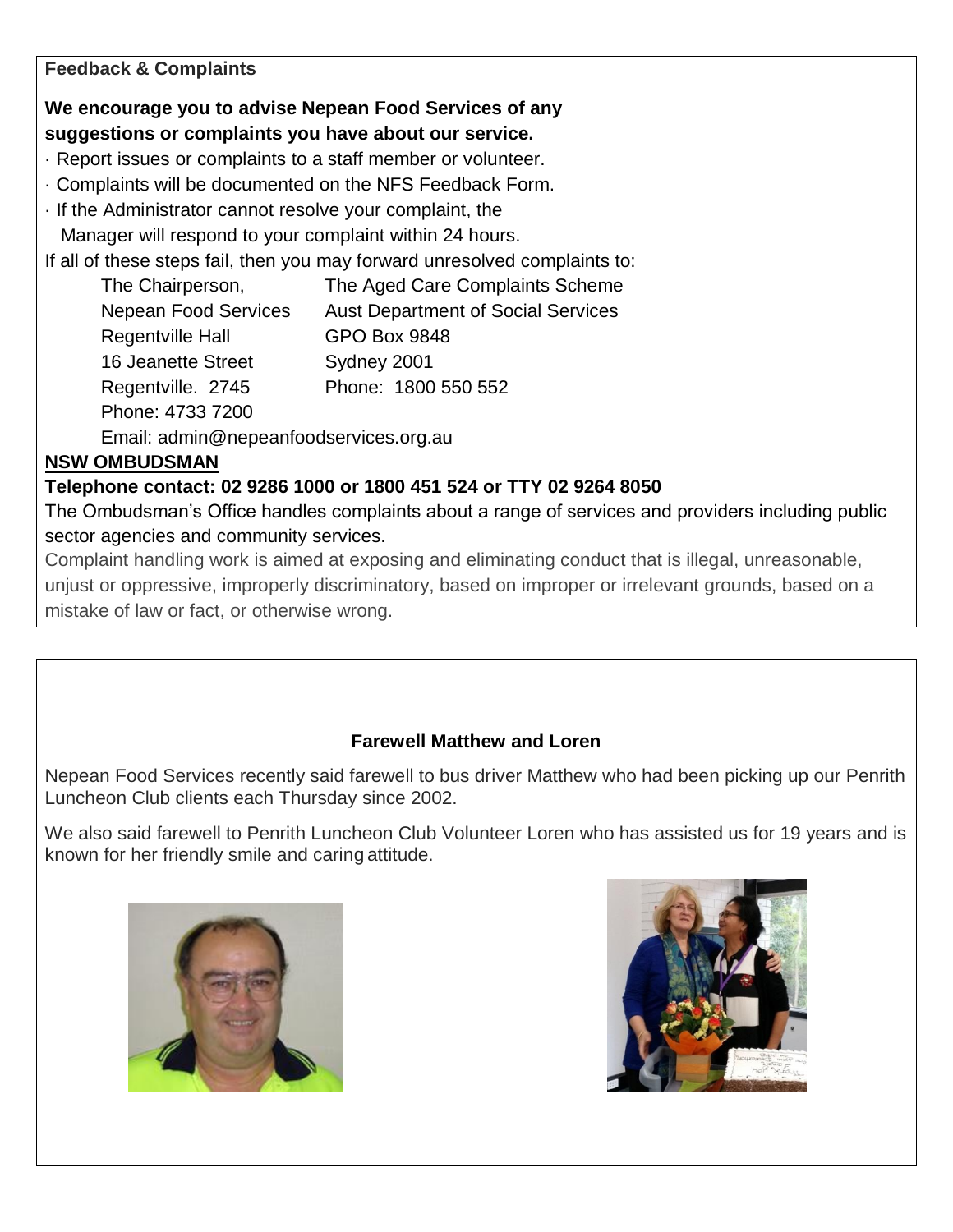## **Luncheon Club Outings – Join us for fun and great food!**